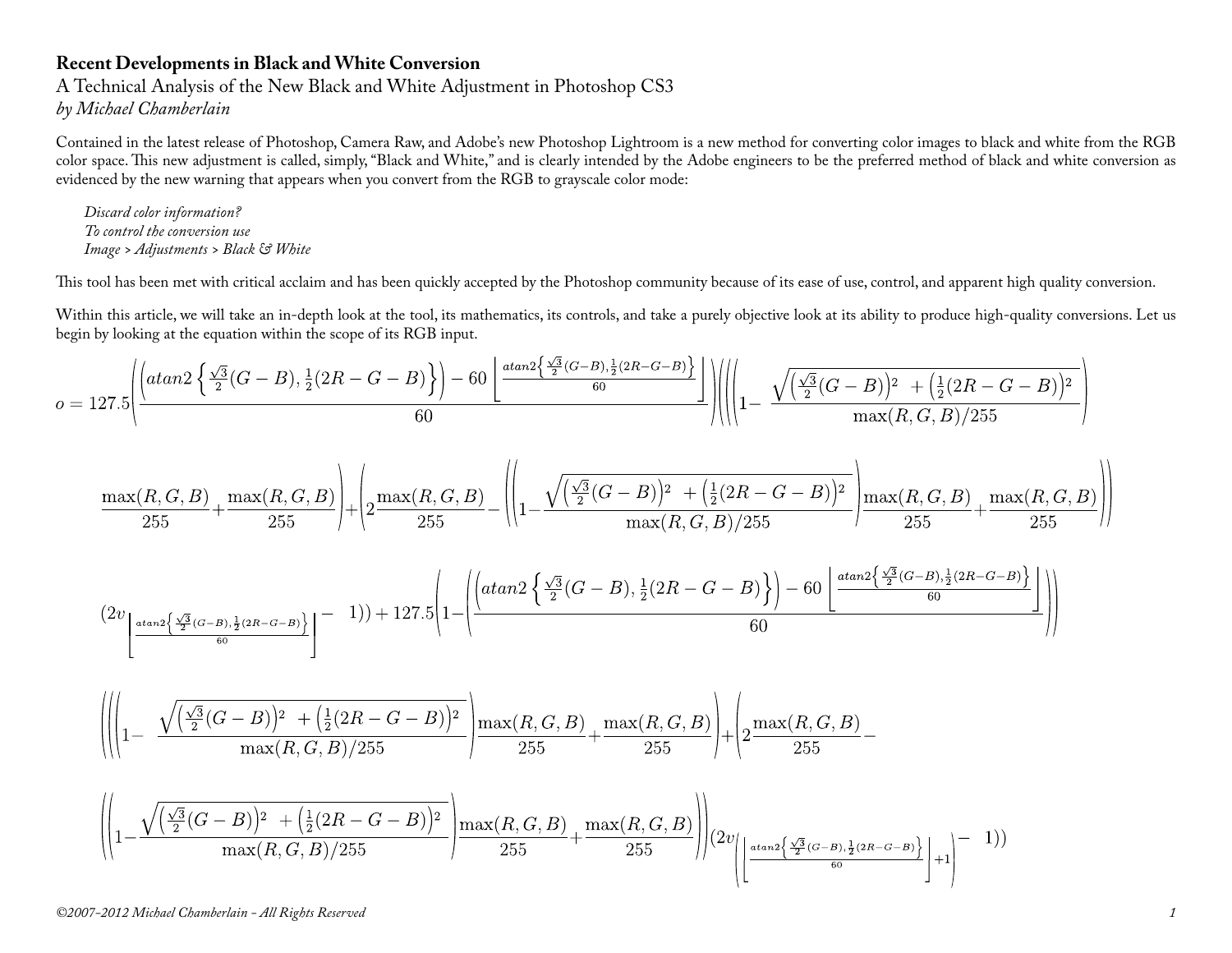This equation is applied to each pixel within the image\* producing an 8-bit output (o) based on the input values of the red(R), green(G), blue(B) channels and the values of the six tool sliders red(v<sub>0,6</sub>), yellow(v<sub>1</sub>), green(v<sub>2</sub>), cyan(v<sub>3</sub>), blue(v<sub>4</sub>), and magenta(v<sub>5</sub>). Any resulting value greater than 255 or less than 0 are clipped.

At first glance, this equation looks extremely complicated, and the engineering theory behind it sounds like an ideal method of pulling the data out of the RGB channels to create an easily controllable black and white conversion that produces extremely high quality using all the data from all three channels. Let us analyze this equation and see if we can't break it down and see what makes this tool tick.

One might notice that there are three equations that repeat several times in the above formula:

$$
h = \operatorname{atan2}\left\{\frac{\sqrt{3}}{2}(G - B), \frac{1}{2}(2R - G - B)\right\}
$$

$$
s = \frac{\sqrt{\left(\frac{\sqrt{3}}{2}(G - B)\right)^2 + \left(\frac{1}{2}(2R - G - B)\right)^2}}{\max(R, G, B)/255}
$$

$$
b = \frac{\max(R, G, B)}{255}
$$

These are the equations used to convert RGB into the HSB color space. Taking these new variables into consideration, we can simplify the formula to:

$$
o = 127.5\left(\frac{h - 60\left\lfloor\frac{h}{60}\right\rfloor}{60}\right) \left((1 - s)b + b\right) + (2b - ((1 - s)b + b))(2v_{\left\lfloor\frac{h}{60}\right\rfloor} - 1)\right) + 127.5\left(1 - \left(\frac{h - 60\left\lfloor\frac{h}{60}\right\rfloor}{60}\right)\right) \left((1 - s)b + b\right) + (2b - ((1 - s)b + b))(2v_{\left\lfloor\frac{h}{60}\right\rfloor + 1)} - 1)
$$

This form is much more manageable, and makes it much easier to recognize how each aspect of the color data is used in producing the output. However, it is at this stage of the analysis that the first fundamental problem with this method becomes apparent. If we look at how the hue affects the image, we can see that the hue data itself is not being factored into the conversion. The hue of the pixel is used as a means to select which two sliders are being used and to weight how much each sliders affects the output.

Each slider represents a point located at even 60° increments around the polar color grid. Each slider also has an affect on nearby color values which diminishes linearly for 60°, giving each slider a 120° range of influence. In order to apply this influence, the formula contains calculations to determine how far a given hue is from each of the neighboring control points. This distance is represented as a percentage:

$$
d = \frac{h - 60 \left\lfloor \frac{h}{60} \right\rfloor}{60}
$$

By assigning this calculation to the variable "d" we can further simplify the equation to:

$$
o = 127.5 d(((1-s)b + b) + (2b - ((1-s)b + b))(2v_{\lfloor \frac{h}{60} \rfloor} - 1)) + 127.5(1-d)((1-s)b + b) + (2b - ((1-s)b + b))(2v_{(\lfloor \frac{h}{60} \rfloor + 1)} - 1))
$$

*<sup>©2007-2012</sup> Michael Chamberlain - All Rights Reserved 2 \* With the exception of pixels with an RGB value of <0,0,0>, which retain that value.*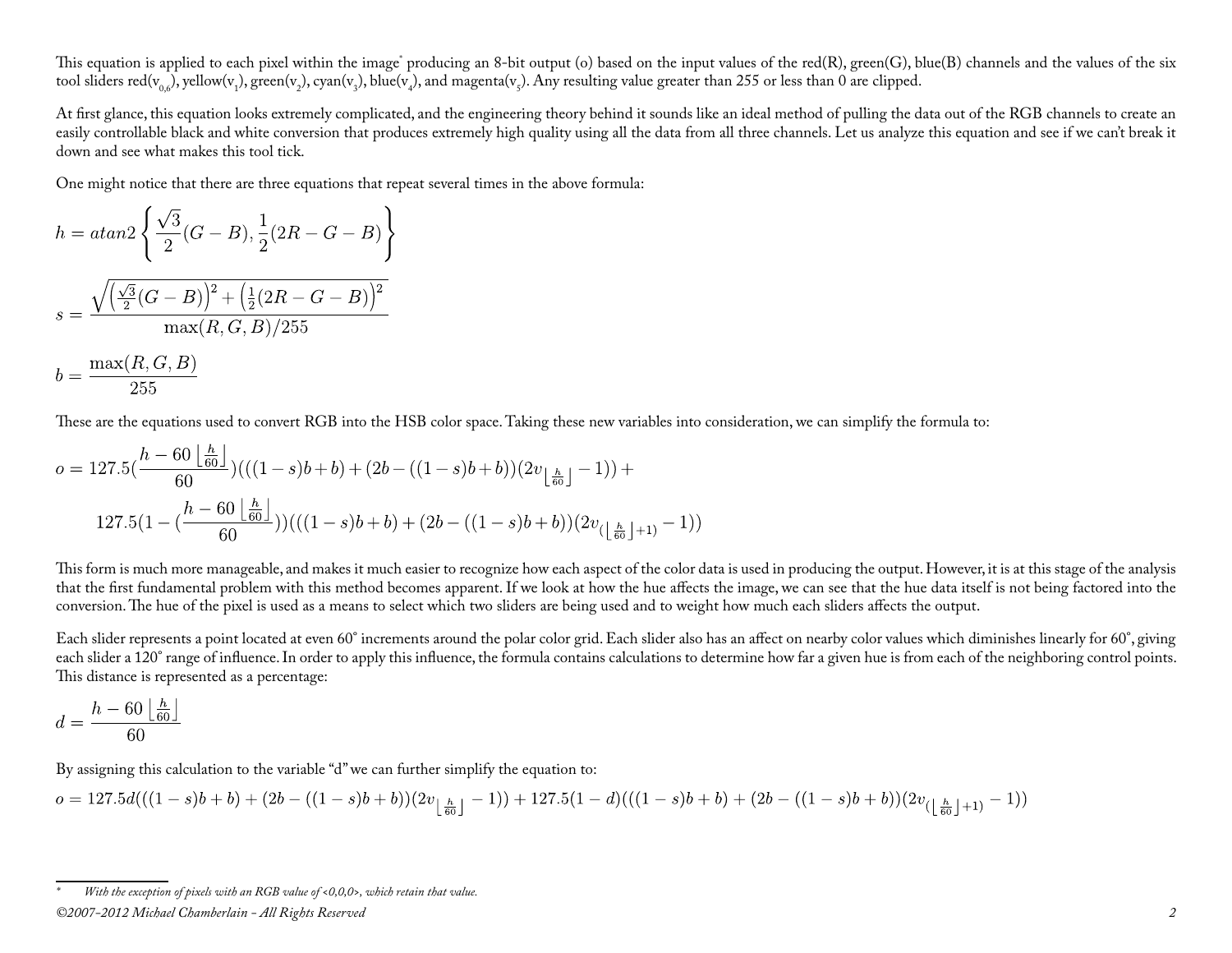It is at this point that I'd like to reformat the equation slightly:

$$
o = d(127.5((1-s)b + b) + (255b - 127.5((1-s)b + b))(2v_{\lfloor \frac{h}{60} \rfloor} - 1)) + (1-d)(127.5((1-s)b + b) + (255b - 127.5((1-s)b + b))(2v_{(\lfloor \frac{h}{60} \rfloor+1)} - 1))
$$

It is at this point that the first truly damning aspect of the equation becomes evident in the form of another important Photoshop equation:

$$
u = 127.5((1 - s)b + b)
$$

This equation is the calculation used to desaturate an image when converting directly from RGB to Grayscale.

Based on this realization, we can simplify the equation still further:

$$
o = d(u + (255b - u)(2v_{\lfloor \frac{h}{60} \rfloor} - 1)) + (1 - d)(u + (255b - u)(2v_{\lfloor \frac{h}{60} \rfloor + 1)} - 1))
$$

Based on this breakdown, we now find that the equation is made up of three parts, a grayscale conversion, a percentage adjustment based on the slider value, and a modulation calculation to soften the effect as the brightness value changes in the image.

Because the stated slider value requires an adjustment to reach the final value used in the equation, for simplicity, we will assume that adjustment into the slider value:

$$
v_{\left\lfloor \frac{h}{60} \right\rfloor} = (2v_{\left\lfloor \frac{h}{60} \right\rfloor} - 1)
$$

Resulting in the following equation:

$$
o = d(u + (255b - u)v_{\lfloor \frac{h}{60} \rfloor}) + (1 - d)(u + (255b - u)v_{\lfloor \frac{h}{60} \rfloor + 1})
$$

We can also represent the modulated maximum brightness value as:

$$
m=255b
$$

This results in the final equation:

 $o = d(u + (m - u)v_{\lfloor \frac{h}{60} \rfloor}) + (1 - d)(u + (m - u)v_{\lfloor \frac{h}{60} \rfloor + 1})$ 

If we dig down deep enough into the Black and White tool, we actually discover the very equation it is reputed to replace. As a practical demonstration of this flaw, we find that setting all the sliders in the black and white adjustment to 50 produces a result identical to a straight grayscale conversion.

Taking this into account, we can now see that despite the complexity of the formula, and the undeniable brilliance of the theory behind the conversion, in practicality it involves the subsequent application of two unacceptable practices. Straight desaturation of the image, followed closely by a form of frequency modulation. The slider values are converted into a percentage based slide of the brightness data of the desaturated image. Essentially throwing away 2/3 of your data and compressing what little information you have left.

A further limiting factor of this method is the 120° range of influence of the sliders. Moving sliders that are 120° apart will result in neighboring values being manipulated by independent processes, frequently producing artifacting or worse, hard edges.

While vastly superior to a flat grayscale conversion, it is none-the-less a woefully flawed attempt to provide a simple method of conversion.